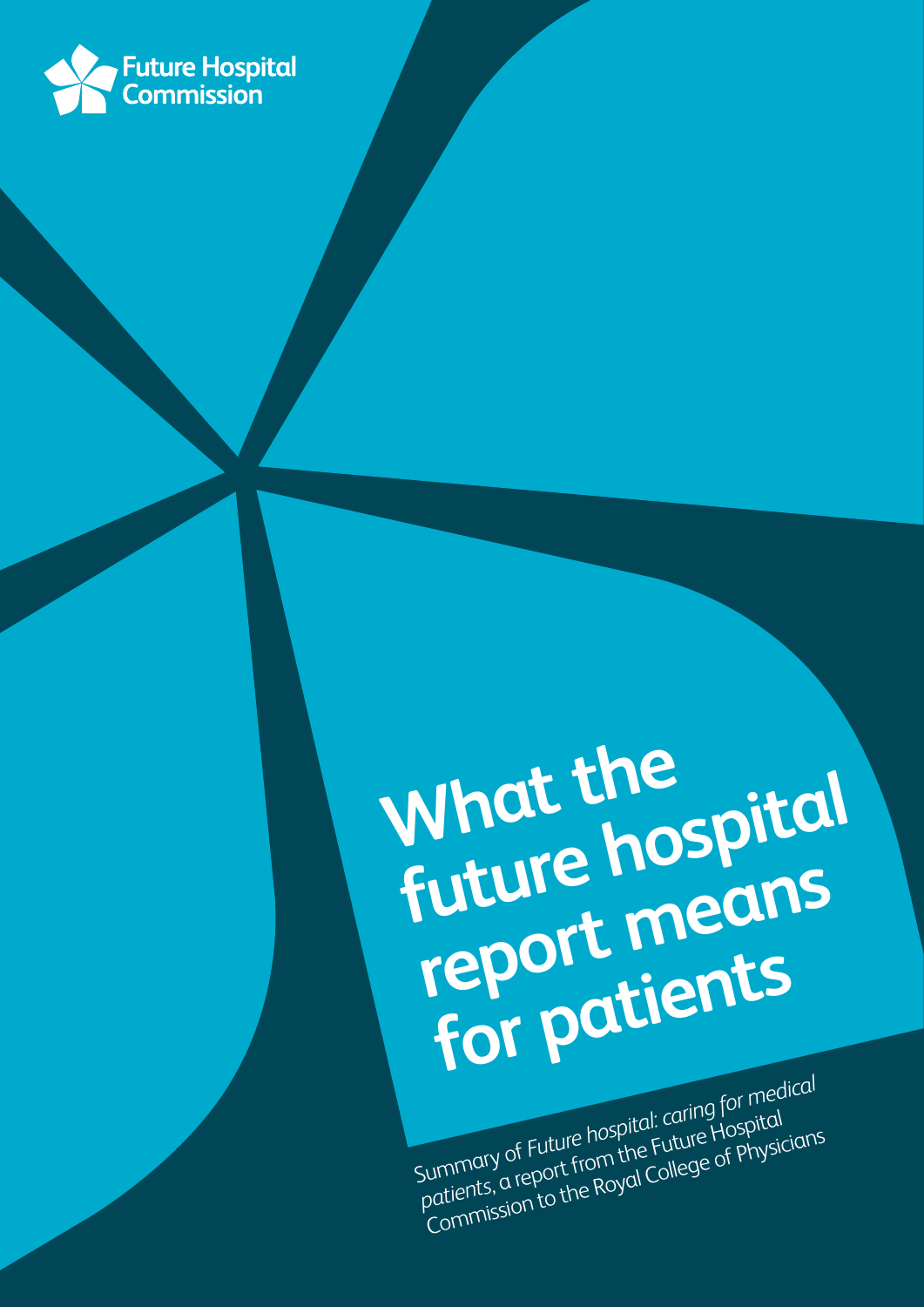# **The case for change**

All patients deserve to receive safe, high-quality, sustainable care centred around their needs and delivered in an appropriate setting by respectful, compassionate, expert health professionals. Staff working in the NHS want to provide good care for their patients, and many patients experience excellent care in our hospitals every day. However, recent reports of the care – or lack of care – received by some patients in our hospitals makes for harrowing reading.<sup>1-6</sup>

**In September 2012, the Royal College of Physicians' (RCP) report** *Hospitals on the edge?***<sup>7</sup> set out the magnitude and complexity of the challenges facing the health service and the potentially catastrophic impact this could have on patient care. It described:**

- > a health system ill-equipped to cope with the needs of an ageing population with increasingly complex clinical, care and support needs
- > a systematic failure to deliver coordinated, patient-centred care, with patients forced to move between beds, teams and care settings with little communication or information sharing
- > services that struggle to deliver high-quality services across 7 days, particularly at weekends
- > hospitals struggling to cope with an increase in clinical demand
- > a looming crisis in the medical workforce.

The need for change is clear. The time has come to take action. Those working in the NHS have a responsibility to lead this change, supported by the organisations that represent them and empowered by national policy-makers. Organisations and professionals involved in health and social care – including doctors, nurses, politicians, hospitals and national bodies – must be prepared to make difficult decisions and implement radical change where this will improve patient care.

It was against this backdrop that, in March 2012, the RCP established the Future Hospital Commission, an independent group tasked with identifying how hospital services can adapt to meet the needs of patients, now and in the future. *Future hospital: Caring for medical patients* sets out this vision.8

#### **Facts and figures**

- 1 Life expectancy at birth is now 12 years longer than at the inception of the NHS in 1948. People aged over 60 now make up nearly a quarter of Britain's population.9
- 2 Half of those currently aged over 60 have a chronic illness. This proportion will increase as the number of people aged 85 or older doubles in the next 20 years.10
- 3 Nearly two thirds of patients admitted to hospital are over 65 years old, and around 25% of hospital inpatients have a diagnosis of dementia.<sup>11,12</sup>
- 4 The average length of stay in acute care in the UK in 2010 was 7.7 days, significantly higher than in Australia (5.1), the Netherlands (5.8) and the USA  $(4.9).$ <sup>13</sup>
- 5 People over 85 spend around eight days longer in hospital than those under 65 years old – 11 days compared to three. People over 85 years old now account for 22% of all days spent in our hospitals' beds. $11,12$
- 6 There is an increase in mortality of around 10% among patients admitted at weekends. The reasons for this are complex.<sup>14</sup> However, reports show an association between the presence of senior doctors and improved clinical outcomes for patients.15
- 7 Over a quarter (28%) of consultant physicians rate their hospital's ability to deliver continuity of care for patients as poor or very poor.<sup>16</sup>

'Continuity of care cannot be achieved without fundamental change in the way that the NHS as a whole thinks about the role and priorities of the Acute General Hospital and how it is run.' (King's Fund)<sup>12</sup>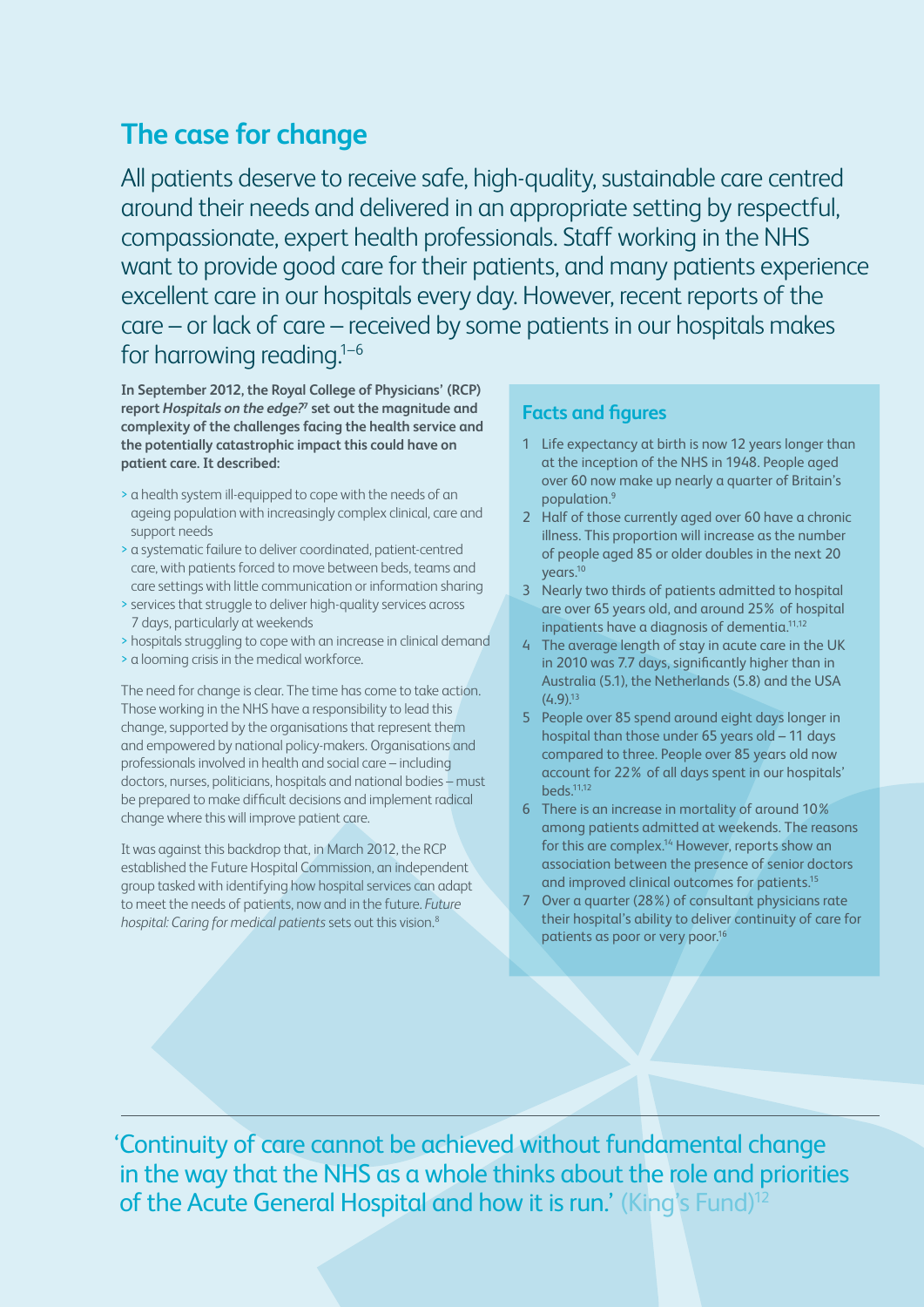**In March 2012 the RCP established the Future Hospital Commission.** *Future hospital: Caring for medical patients***<sup>8</sup> sets out the Commission's vision for hospital services structured around the needs of patients. Patients have been involved across the breadth of the Commission's work, informing and developing its recomendations. The very best of our hospital services have contributed existing examples of innovative, patient-centred services. The Commission has used these examples to develop a comprehensive model of care that meets the needs of patients, now and in the future.** 

The Commission's recommendations are centred on the need to design hospital services that deliver:

- > safe, effective and compassionate medical care for all who need it as hospital inpatients
- > high-quality care sustainable 24 hours a day, 7 days a week
- > continuity of care as the norm, with seamless care for all patients
- > stable medical teams that deliver both high-quality patient care and an effective environment in which to educate and train the next generation of doctors
- > effective relationships between medical and other health and social care teams
- > an appropriate balance of specialist care and care coordinated expertly and holistically around patients' needs
- > transfer of care arrangements that realistically allocate responsibility for further action when patients move from one care setting to another.

The Future Hospital Commission's recommendations focus on the care of medical patients, hospital services and the role of physicians and doctors in training in England and Wales. People's needs are often complex, and hospital services must be organised to respond to all aspects of physical health (including multiple acute and chronic conditions), mental health and wellbeing, and social and support needs.

# **Introduction The Future Hospital vision**

**The Future Hospital Commission sets out a radical new model of care designed to encourage collective responsibility for the care of patients across professions and healthcare teams. It recommends new ways of working across the hospital and between hospital and the community, supported by financial and management arrangements that give greater priority to caring for patients with urgent medical needs. This means aligning funding and incentives across the health economy to ensure that acute services are appropriately supported.**

#### **A new principle of care**

Care should come to patients and be coordinated around their medical and support needs. Currently, it is not unusual for  $p$ atients – particularly older  $p$ eople<sup>12</sup> – to move beds several times during a single hospital stay. This results in poor care, poor patient experience and increases length of stay. In the future hospital, moves between beds and wards will be minimised and only happen when this is necessary for clinical care. Delivery of specialist medical care – such as cardiology and neurology services – will not be limited to patients in specialist wards or to those who present at hospital. Specialist medical teams will work across the whole hospital and out into the community across 7 days.

#### **A new model of care**

To coordinate care for patients, the Future Hospital Commission recommends that each hospital establish a **Medical Division**. This new Division will be responsible for all medical services across the hospital – from the emergency department and acute and intensive care beds, through to general and specialist wards (see Fig 1). It will be led by a senior doctor (the **chief of medicine**) who will make sure that teams work together towards common goals and in the best interests of patients.

The diagnosis, management and coordination of care for patients with multiple and complex conditions will be at the heart of medical education, training and practice. A greater number of medical staff (including consultant physicians and doctors in training) will participate in the provision of acute services and 'general' ward care. There will be a consultant presence on wards over 7 days, with ward care prioritised in medical job plans. The remit and capacity of medical teams will extend to adult inpatients with medical problems across the hospital, including those on 'non-medical' wards (eg surgical patients).

The Medical Division will work closely with partners in primary, community and social care services to deliver specialist medical services across the health economy. They will deliver and

'The patient must be the first priority in all of what the NHS does. Within available resources they must receive effective services from caring compassionate and committed staff working within a common culture, and they must be protected from avoidable harm and any deprivation of their basic rights.' (Robert Francis QC)<sup>1</sup>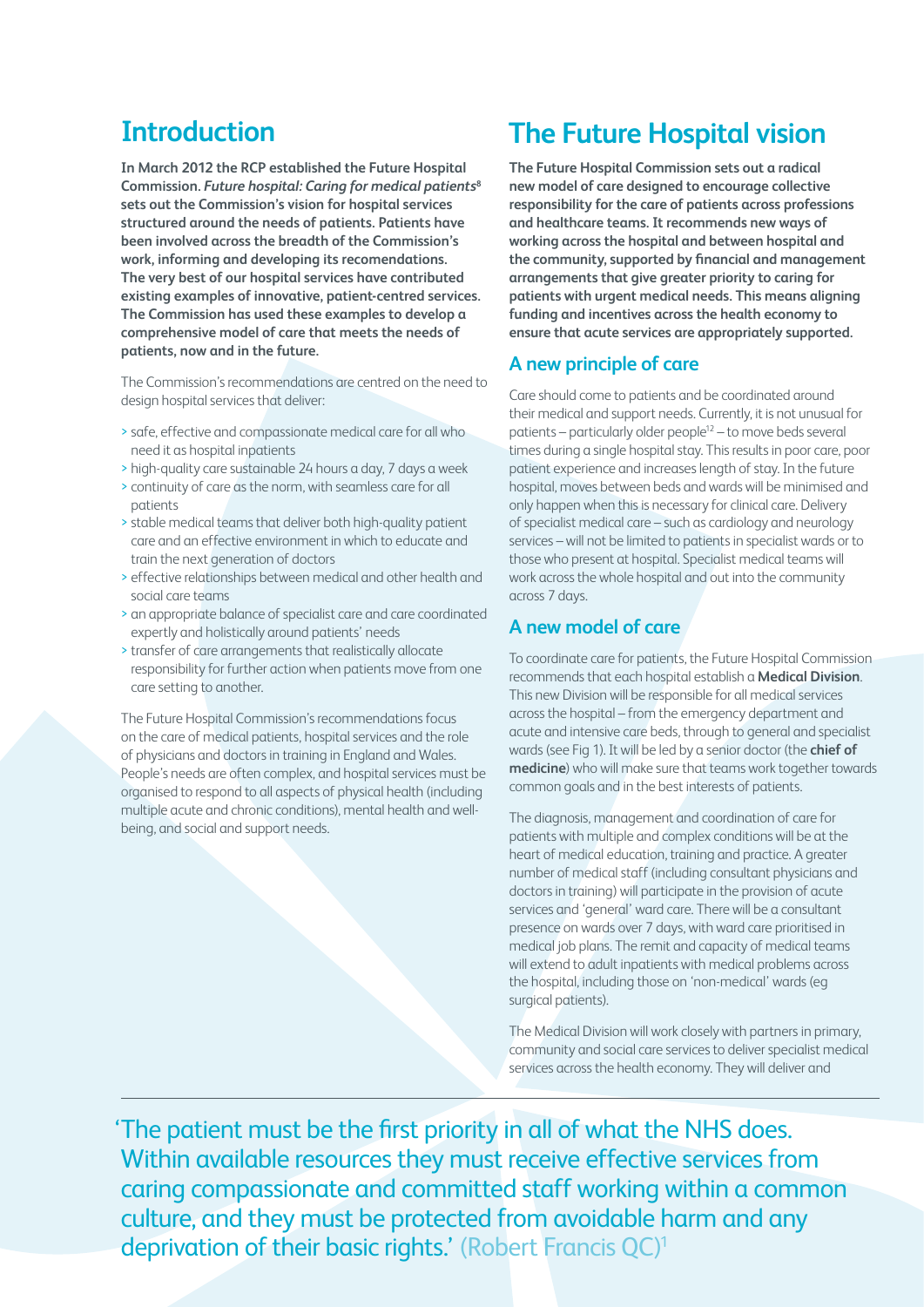manage services together, with shared outcomes focused on the needs of patients.

Immediate access to comprehensive information about patients is particularly important in the assessment of people presenting as a medical emergency. A new **Clinical Coordination Centre** will make sure that healthcare staff have the information they need to care for patients effectively. It will hold detailed, real-time information on patients' care needs and clinical status, and coordinate staff and services so that patient needs can be met. In the longer-term, this would evolve to include information from hospital services, primary and community care, mental health and social care, all held in a single electronic patient record. There would be rapid, relevant sharing of information across the local health economy, mechanisms for rapid admission and referral to hospital, and effective arrangements for patients ready to leave hospital.

#### **Coordinated specialist care**

Advances in medical science mean that outcomes for many patients with a single medical condition have never been better. However, an increasing number of patients present at hospital, not with a single medical problem, but with multiple illnesses and a range of support needs due to conditions like dementia. Our hospitals are often ill equipped to care for these patients.

Responsibilities for the care of patients must extend beyond traditional ward or team boundaries. We must bring the advances in medical care to *all* patients, whatever their additional needs and wherever they are in hospital or the community. This means

specialist medical teams will work – not just in specialist wards – but across the hospital. Care for patients with multiple conditions will be coordinated by a single named consultant, with input from a range of specialist teams when patients' clinical needs require it. Patients whose needs would best be met on a specialist ward will be identified swiftly so that they can be 'fast-tracked' – in some cases directly from the community.

To support this way of working, the performance of specialist medical teams will be assessed according to how well they meet the needs of patients with specified conditions across the hospital and health economy, not just those located on specialist wards. To deliver this new model of care, it is crucial that the doctors of the future are able to care effectively for older patients with complex conditions. Medical education and training will be designed to equip doctors with the expertise to manage older patients with frailty and dementia, and lead and coordinate the 'whole care' of patients in hospital and the community.

#### **Expert care and assessment**

Patients are most vulnerable when they are admitted to hospital in an emergency. These patients should receive a single initial assessment and ongoing care by a single team. In order to achieve this, care will be organised so that patients are reviewed by a senior doctor as soon as possible after arriving at hospital. This means making sure that specialist medical teams are available at the hospital 'front door' for dedicated blocks of time. Specialist medical teams will work together with emergency and acute medicine consultants to diagnose patients swiftly, allow them to leave hospital if they do not need



#### **Fig 1. The Medical Division remit: circle of patient-centred care.**

based Medical Division) denote areas of the future hospital where patients may be referred on to tertiary specialist care.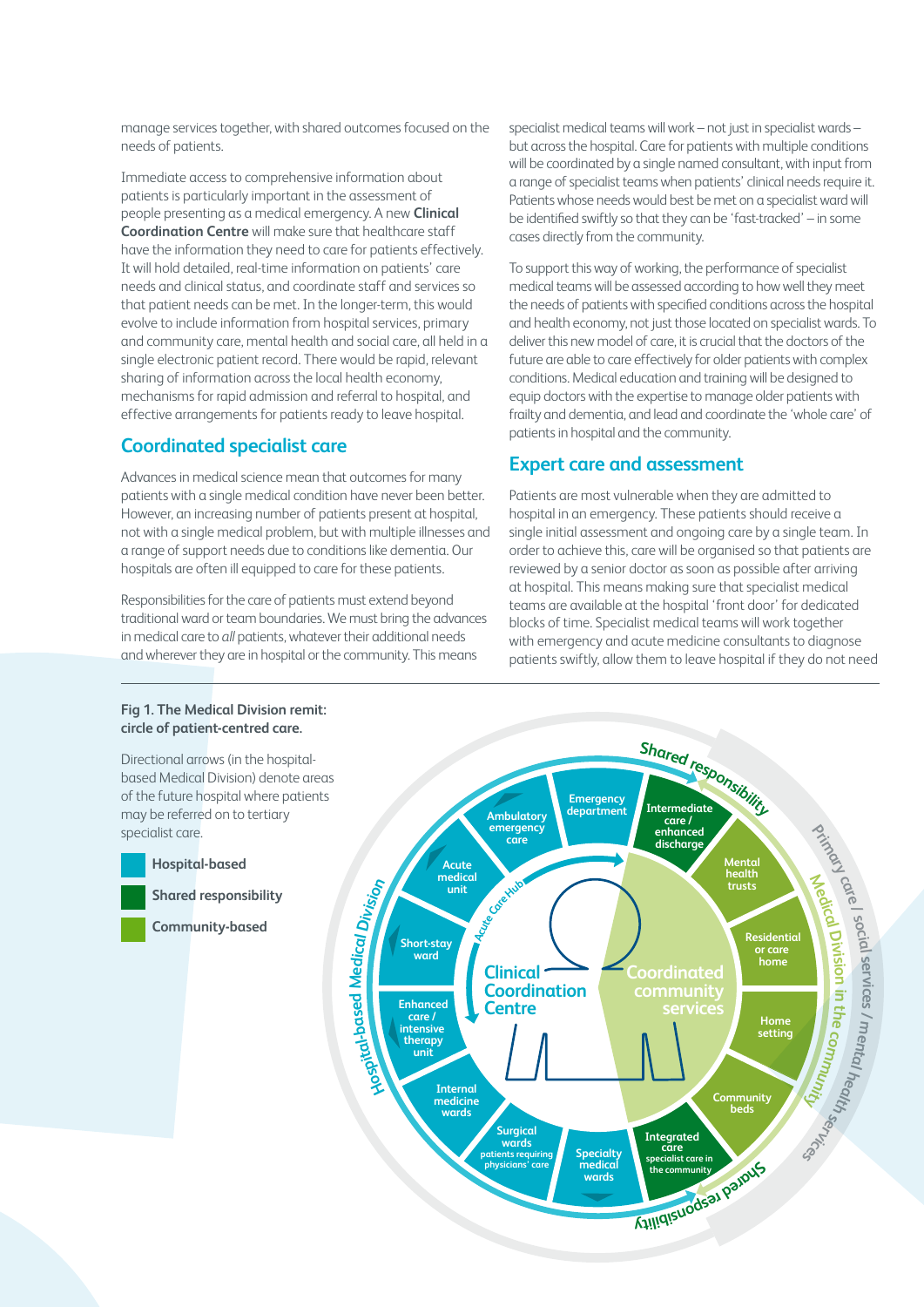# 'Patients and their carers should be present, powerful and involved at all levels of health care organisations.' (Don Berwick)<sup>17</sup>

to be admitted, and plan the most appropriate care pathway if they do. Early diagnosis and response to conditions that particularly affect older people – like dementia, delirium and frailty – improve outcomes for patients and should be available across the whole hospital 7 days a week. Similarly, there must be rapid access to specialist psychiatric support for patients with mental health conditions.

The level of care available in hospitals must reflect a patient's severity of illness. In order to meet the increasingly complex needs of patients – including those who have dementia or are frail – there will be more beds with access to higher intensity care, including nursing numbers that match patient requirements.

#### **Continuous, 7-day care**

Acutely ill medical patients in hospital should have the same access to medical care on the weekend as on a week day. Services should be organised so that clinical staff and diagnostic and support services are readily available on a 7-day basis.

There will be a consultant presence on wards over 7 days, with ward care prioritised in doctors' job plans. Where possible, patients will spend their time in hospital under the care of a single consultant-led team. Rotas for staff will be designed on a 7-day basis, and coordinated so that medical teams work together as a team from one day to the next.

Arrangements for enabling patients to leave hospital will operate on a 7-day basis. Health and social care services in the community will be organised and integrated to enable patients to move out of hospital on the day they no longer require an acute hospital bed.

#### **Seamless care between settings**

Once admitted to hospital, patients will not move beds unless their clinical needs demand it. When a patient is cared for by a new team or moved to a new setting, there will be rigorous arrangements for transferring their care (through 'handover'). This process will be prioritised by staff and supported by information captured in an electronic patient record that contains high-quality information about patients' clinical and care needs. This record will be viewable by patients and relevant professionals in both the hospital and community in order to support the coordination of care and minimise the duplication of data collection.

Specialist medical care will not be confined to inside the hospital walls. Medical teams will work closely with GPs and those working in social care to make sure patients have swift access to specialist care when they need it, wherever they need it. Much specialised care will be delivered in or close to the patient's home. Physicians and specialist medical teams will expect to spend part of their time working in the community, with a particular focus on caring for patients with long-term conditions and preventing crises.

#### **Care focused on prevention and recovery**

Patients should only be admitted to hospital if their clinical needs require it. For many, admission to hospital is the most effective way to set them on the road to recovery. However, it can be disorientating and disruptive. In the future, hospitals will promote ways of working that allow emergency patients to leave hospital on the same day, with support from specialist medical teams provided outside hospital if they need it.

Care for patients should focus on their recovery and enabling them to leave hospital as soon as their clinical needs allow. Planning for this will begin when the patient is admitted to hospital and will be reviewed throughout their hospital stay.

Patients can be empowered to prevent and recover from ill health through effective communication, shared decisionmaking and self-management. Clinicians and patients will work together to select tests, treatments or management plans based on clinical evidence and the patient's informed preferences.

#### **Responsibility for patient care**

Doctors will assume clinical leadership for safety, clinical outcomes and patient experience. This includes responsibility to raise questions and take action when there are concerns about care standards, and collaborate with other teams and professions to make sure that patients receive effective care throughout the hospital and wider health and care system.

There will always be a named consultant responsible for the standard of care delivered to each patient. Patients will know who is responsible for their care and how they can be contacted. The consultant will be in charge of coordinating care for all patients on the ward, supported by a team. The consultant and ward manager will assume joint responsibility for ensuring basic standards of care are delivered, and that patients are treated with dignity and respect. Nurse leadership and the role of the ward manager will be developed and promoted.

Medical staff will be supported to deliver safe, high-quality care. Hospitals must review staffing levels to ensure that they reflect the complexity and needs of the current patient mix across all wards. There will be mechanisms for measuring patients' experience of care. This information will be used by hospitals, clinical teams and clinicians to reflect on their practice and drive improvement. A Citizenship Charter that puts the patient at the centre of everything the hospital does should be developed with patients, staff and managers. This should be based on the NHS Constitution<sup>18</sup> and embed in practice the principles of care set out by the Future Hospital Commission.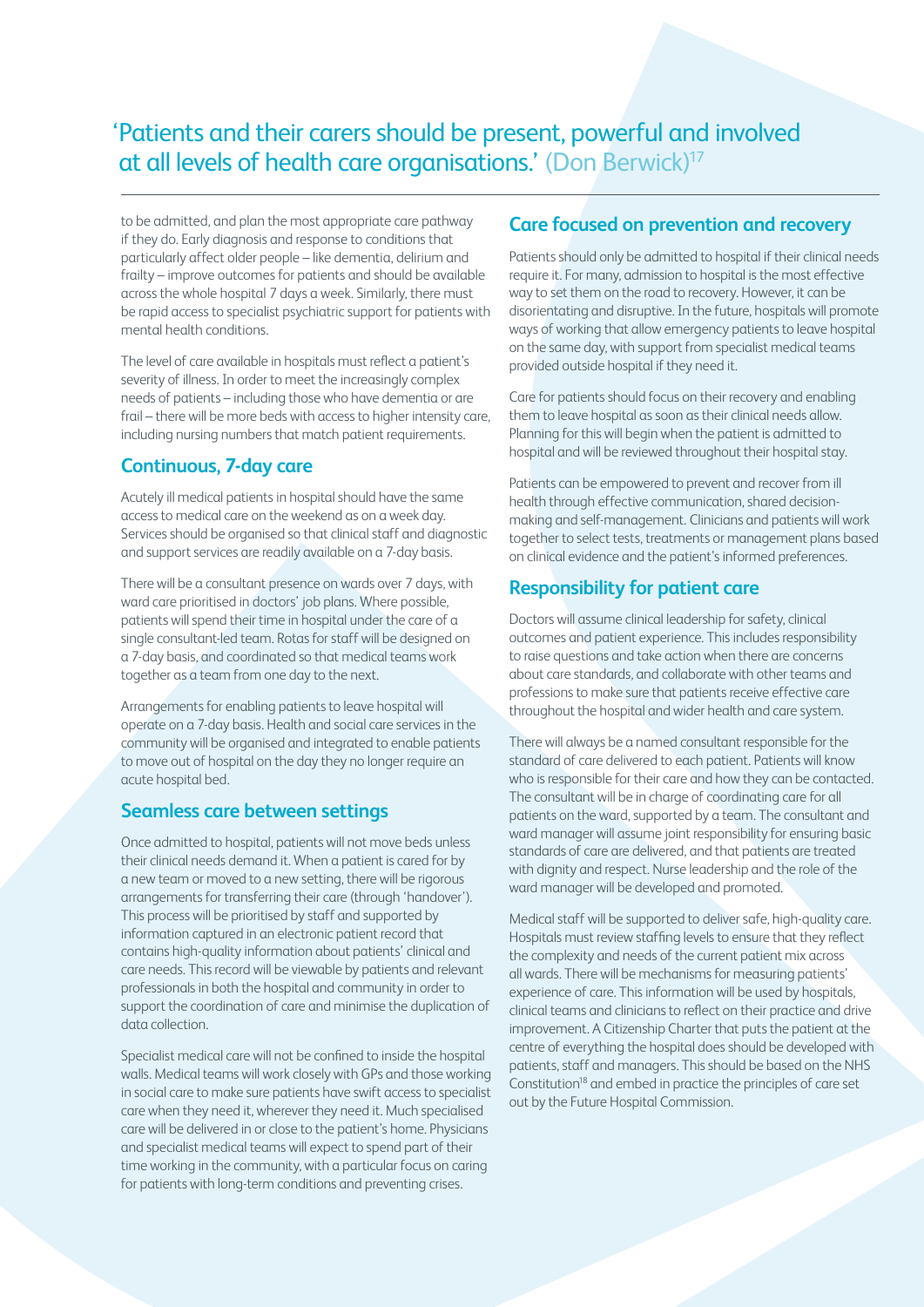'The Future Hospital Commission has benefited hugely from working with patients and frontline health professionals. Our challenge was not to invent good practice but to seek it out where it already existed.' (Sir Michael Rawlins, chair, Future Hospital Commission)

# **What next?**

**The Future Hospital Commission's recommendations are just the first step in a longer programme of activity designed to achieve real change across hospitals and the wider health and social care economy. In its response to the Commission's report, the RCP will set out how it will take this work forward and continue to drive improvement in hospital services across England and Wales.**

You can inform the RCP's response and next stage work by sending us your comments, ideas and examples of good practice. On the RCP website, you can read about existing examples of innovative practice and listen doctors talking about how they achieved change in their hospital.

#### **About the Future Hospital Commission**

The Future Hospital Commission was established by the Royal College of Physicians in March 2012. *Future hospital: caring for medical patients* is a report from the chair of the Future Hospital Commission, Professor Sir Michael Rawlins, to the RCP. The RCP will respond to the report in autumn 2013.

#### **About the Royal College of Physicians**

The Royal College of Physicians plays a leading role in the delivery of high-quality patient care by setting standards of medical practice and promoting clinical excellence. We provide physicians in over 30 medical specialties with education, training and support throughout their careers. As an independent charity representing more than 28,500 fellows and members worldwide, we advise and work with government, patients, allied healthcare professionals and the public to improve health and healthcare.

# **Get involved**

To join the ongoing debate and help shape the future of our hospitals, visit our website:

# **www.rcplondon.ac.uk/ futurehospital**

or send an email:

## **futurehospital@rcplondon.ac.uk**

#### **References**

- *1 Report of the Mid Staffordshire NHS Foundation Trust Public Inquiry*. Chaired by Robert Francis QC. London: Stationery Office, 2013.
- 2 Care Quality Commission. *Time to listen: In NHS hospitals. Dignity and nutrition inspection programme 2012*. Newcastle upon Tyne: Care Quality Commission, 2013. www.cqc.org.uk/sites/default/files/media/ documents/time\_to\_listen\_-\_nhs\_hospitals\_main\_report\_tag.pdf
- 3 Health Service Ombudsman. *Care and compassion? Report of the Health Service Ombudsman on ten investigations into NHS care of older people*, 2011. www.ombudsman.org.uk
- 4 Care Quality Commission*. Dignity and nutrition inspection programme: national overview*. Newcastle upon Tyne: Care Quality Commission, 2011. www.cqc.org.uk/sites/default/files/media/documents/20111007\_ dignity\_and\_nutrition\_inspection\_report [accessed 16 August 2013].
- 5 Levenson R. *The challenge of dignity in care: upholding the rights of the individual.* London: Help the Aged, 2007.
- 6 Patients Association. *We have been listening, have you been learning?*  Harrow, Middlesex: Patients Association, 2011.
- 7 Royal College of Physicians. *Hospitals on the edge? The time for action*. London: RCP, 2012.
- 8 Future Hospital Commission. *Future hospital: caring for medical patients.*  London: RCP, 20123.
- 9 Ipsos MORI. *Britain 2012: Who do we think we are?* London: MORI, 2012.
- 10 Dilnot A, Warner N, Williams J. *Fairer care funding: the report of the Commission on Funding of Care and Support*. London: Department of Health, 2011.
- 11 Imison C, Poteliakhoff E, Thompson J. *Older people and emergency bed use: exploring variation*. London: King's Fund, 2012.
- 12 [Cornwell J,](http://www.kingsfund.org.uk/about-us/whos-who/jocelyn-cornwell) [Sonola](http://www.kingsfund.org.uk/about-us/whos-who/lara-sonola) L, Levenson R, Poteliakhoff E. *Continuity of care for older hospital patients: a call for action*. London: King's Fund, 2012.
- 13 Organisation for Economic Co-operation and Development. OECD health data: frequently requested data. London: OECD, 2012. [www.oecd.org/els/healthpoliciesanddata/oecdhealthdata2012](http://www.oecd.org/els/healthpoliciesanddata/oecdhealthdata2012-frequentlyrequesteddata.htm) [frequentlyrequesteddata.htm](http://www.oecd.org/els/healthpoliciesanddata/oecdhealthdata2012-frequentlyrequesteddata.htm) [accessed 3 September 2012].
- 14 Dr Foster Intelligence. *Inside your hospital. Dr Foster hospital guide 2011*. London: Dr Foster Intelligence, 2011. http://drfosterintelligence.co.uk/ wp-content/uploads/2011/11/Hospital\_Guide\_2011.pdf [Accessed 3 Sept 2012].
- 15 Academy of Medical Royal Colleges. *The benefits of consultant-delivered care.* London: AOMRC, 2012.
- 16 Royal College of Physicians. *Membership engagement, benefits and publications research.* Research by Design Ltd. London: RCP, 2012.
- 17 National Advisory Group on the Safety of Patients in England. *A promise to learn – a commitment to act: Improving the safety of patients in England.* London: National Advisory Group on the Safety of Patients in England, 2013.
- 18 NHS Choices. The NHS Constitution. [www.nhs.uk/nhsconstitution](http://www.nhs.uk/nhsconstitution) [accessed 28 August 2013].
- 19 National Institute for Health and Care Excellence. *Patient experience in adult NHS services*. Quality Standard QS15. London: NICE, 2012.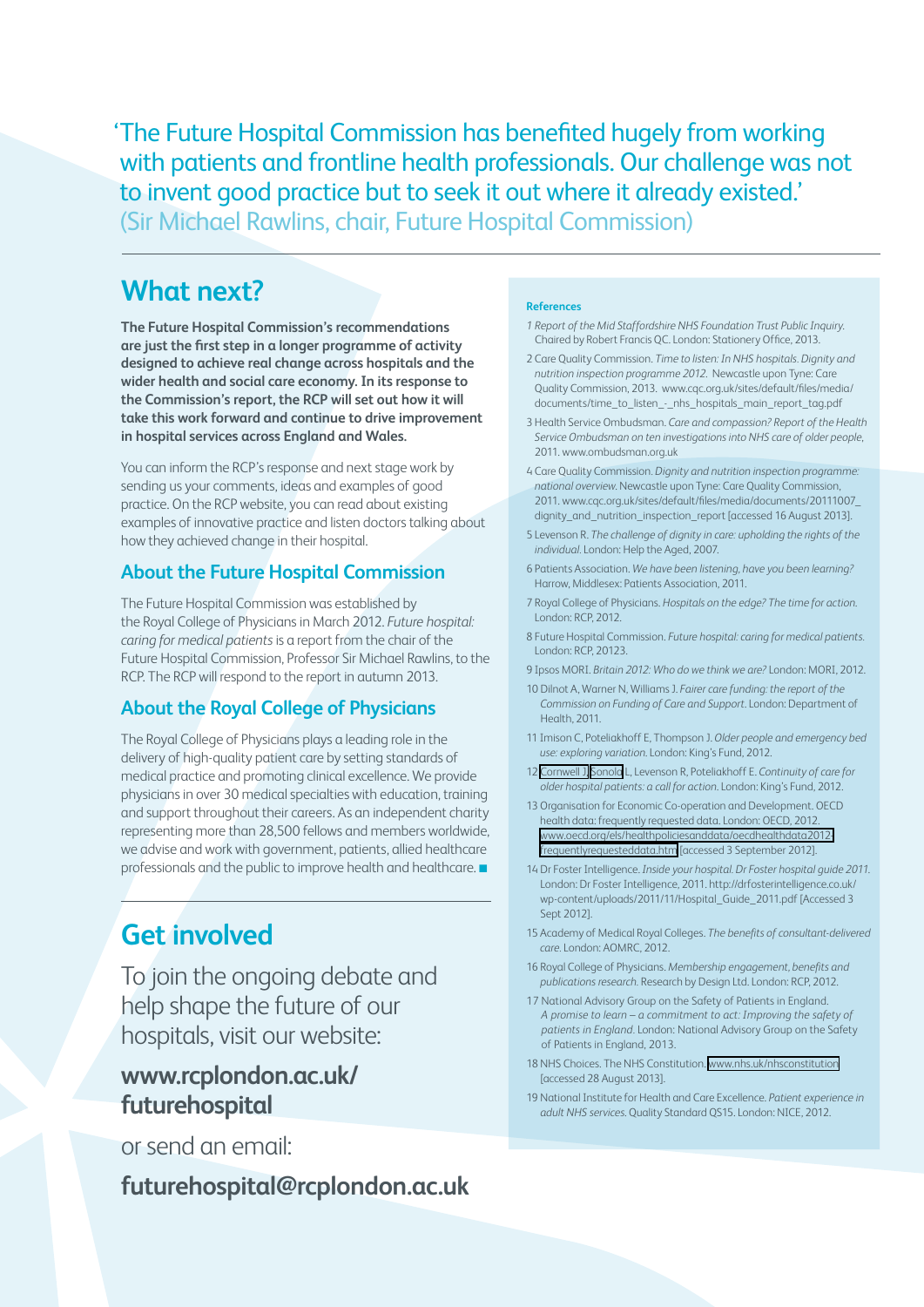# **Eleven principles of patient care**

**Hospitals and health professionals must provide patients with high-quality, compassionate care that meets their clinical and support needs. To achieve this, hospitals and other health services must in the future be designed around our 11 principles of care. These principles of patient care are at the core of the Future Hospital Commission's work and underpin each of its recommendations.** 

### **In the hospital of the future:**

- **1 Fundamental standards of care must always be met:1** Patients must:
	- > be treated with kindness, respect and dignity, respecting privacy and confidentiality
	- > receive physical comfort including effective pain management
	- > receive proper food and nutrition and appropriate help with activities of daily living
	- > be in clean and comfortable surroundings
	- > receive emotional support and alleviation of fear and anxiety about such issues as clinical status, prognosis, and the impact of illness on themselves, their families and their finances.

#### **2 Patient experience is valued as much as clinical effectiveness**

 The way patients experience care should be valued as much as their clinical outcome. Patients' experience of care should be measured with reference to the NICE quality standard on patient experience,<sup>19</sup> and the findings acted on at hospital ward and execuive level.

**3 Responsibility for each patient's care is clear and communicated**

 There must be clear and communicated lines of responsibility for each patient's care. This should be led by a named consultant (a doctor) working closely with the ward manager (a nurse).

- **4 Patients have effective and timely access to care**  The time patients spend waiting for appointments, tests, hospital admission and moves from hospital is minimised.
- **5 Patients do not move wards unless this is necessary for their clinical care**

 Patients should not move beds unless this is necessary for their clinical care. Care, including the professionals that deliver it, should come to patients.

#### **6 Robust arrangements for the transfer of care are in place**

- There must be robust arrangements for the transfer of care:
- > between teams when a patient moves within the hospital
- > between teams when staff shifts change.
- > between the hospital and the community.
- **7 Good communication with and about patients is the norm**

 Communication with patients is a fundamental element of medical professionalism. There must be good communication with and about the patient, with appropriate sharing of information with relatives and carers.

**8 Care is designed to facilitate self-care and health promotion**

 Working with, and empowering, patients is a fundamental aspect of medical professionalism. Shared decision-making between doctors and patients should be the norm. Patients should have access to information, expert advice and education concerning their clinical status, progress and prognosis.

**9 Services are tailored to meet the needs of individual patients, including vulnerable patients**

 Services must be tailored to the needs of individual patients, including older patients who are frail, patients with cognitive impairment, patients with sensory impairments, young people, patients who are homeless and patients who have mental health conditions. The physical environment should be suitable for all patients, including those with dementia.

#### **10 All patients have a care plan that reflects their individual clinical and support needs**

 Patients must be involved in planning their care. Patients and their families must be supported in a manner that enhances dignity and comfort, including patients in the remaining days of life.

**11 Staff are supported to deliver safe, compassionate care, and are committed to improving quality** 

 Hospitals should support staff to collectively and individually take ownership of both the care of individual patients and of their own contribution to the overall standard of care delivered in the health system in which they work. Staff wellbeing and engagement will be a priority, in order to promote good outcomes for patients, and doctors will be supported to embed the principles of medical professionalism in their practice.

'I don't want to be passed round the wards: I'm a person, not a parcel.' (Patient, RCP Patient and Carer Network)